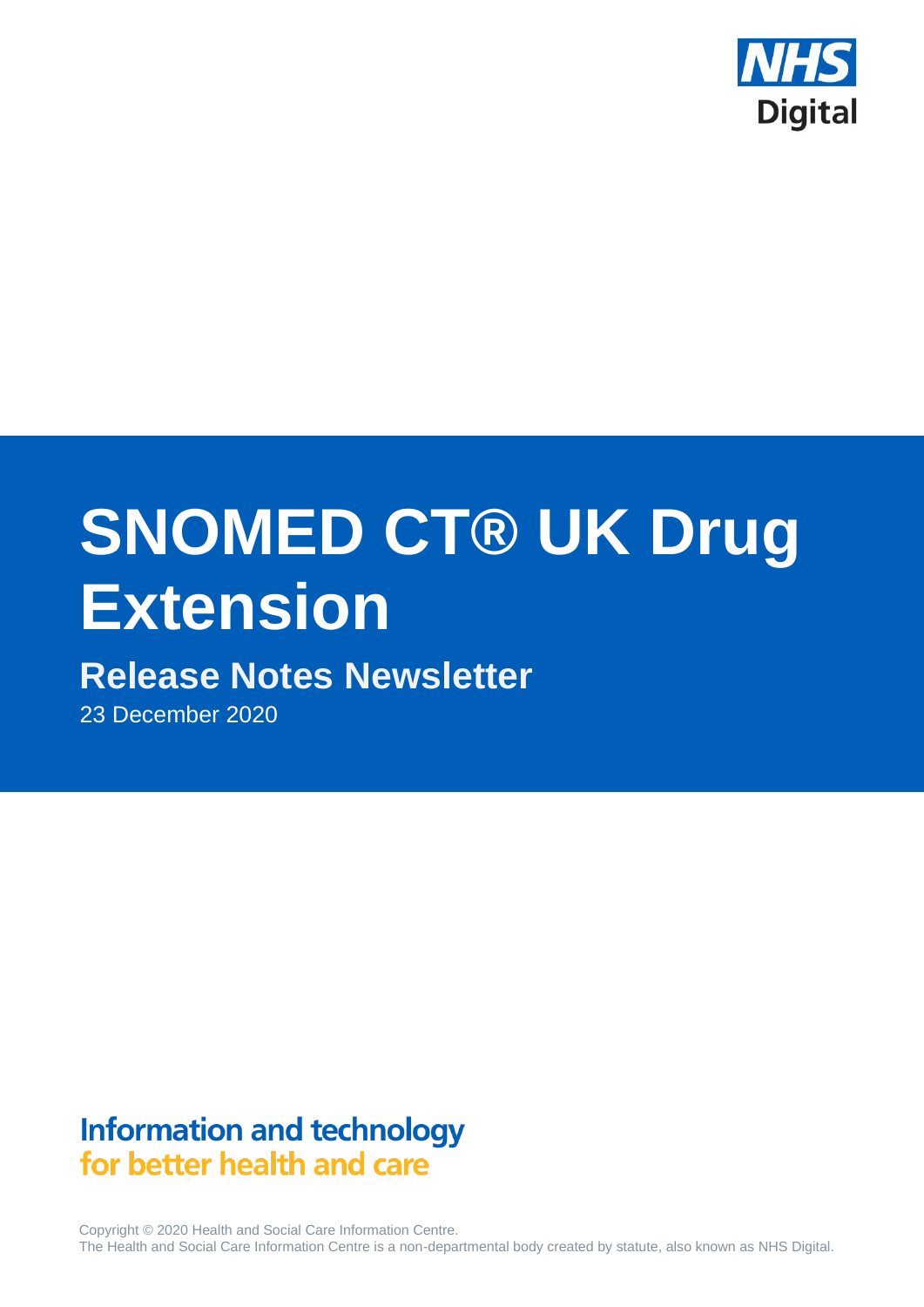## This document covers the data provided in Release Format 2 (RF2) of SNOMED CT

The Release Notes Newsletter has been constructed to add further clarification to some dm+d content that has been identified as requiring such (due to e.g. differences between dm+d approach and that of current drug catalogues) and to communicate changes to the release and forthcoming changes to future releases.

This document is intended to be adjunct to, not a replacement, for other documentation already available, and should be read in conjunction with current published dm+d documentation available through the 'dm+d resources' section of the [dm+d website.](https://www.nhsbsa.nhs.uk/pharmacies-gp-practices-and-appliance-contractors/dictionary-medicines-and-devices-dmd) SNOMED CT UK Edition [notices and known issues](https://hscic.kahootz.com/connect.ti/t_c_home/view?objectId=14224752) are published on [Delen,](https://hscic.kahootz.com/connect.ti/t_c_home) the NHS Digital terminology and classifications collaboration site.

All queries (omissions, perceived inaccuracies etc) about this document should be directed to the NHS Digital, Standards Delivery helpdesk [\(information.standards@nhs.net\)](mailto:information.standards@nhs.net).

Please note:

- The content of this document is intended to support implementation and usage of dm+d and is not a replacement for good system design.
- This document will be subject to update further to user feedback and any changes to dm+d content or structure.
- Whilst the first section may see little change (but see note above) the final sections detail changes and forthcoming changes to specific releases and content will therefore be updated with each release.

\*This document is designed to support dm+d content in general but specifically the SNOMED CT<sup>1</sup> UK Drug Extension. For more information about all components and releases relating to dm+d see the [dm+d website](https://www.nhsbsa.nhs.uk/pharmacies-gp-practices-and-appliance-contractors/dictionary-medicines-and-devices-dmd)

<sup>1</sup> SNOMED® and SNOMED CT® are registered trademarks of the International Health Terminology Standards Development Organisation (IHTSDO®) [\(www.snomed.org\)](http://www.snomed.org/). SNOMED CT® was originally created by the College of American Pathologists.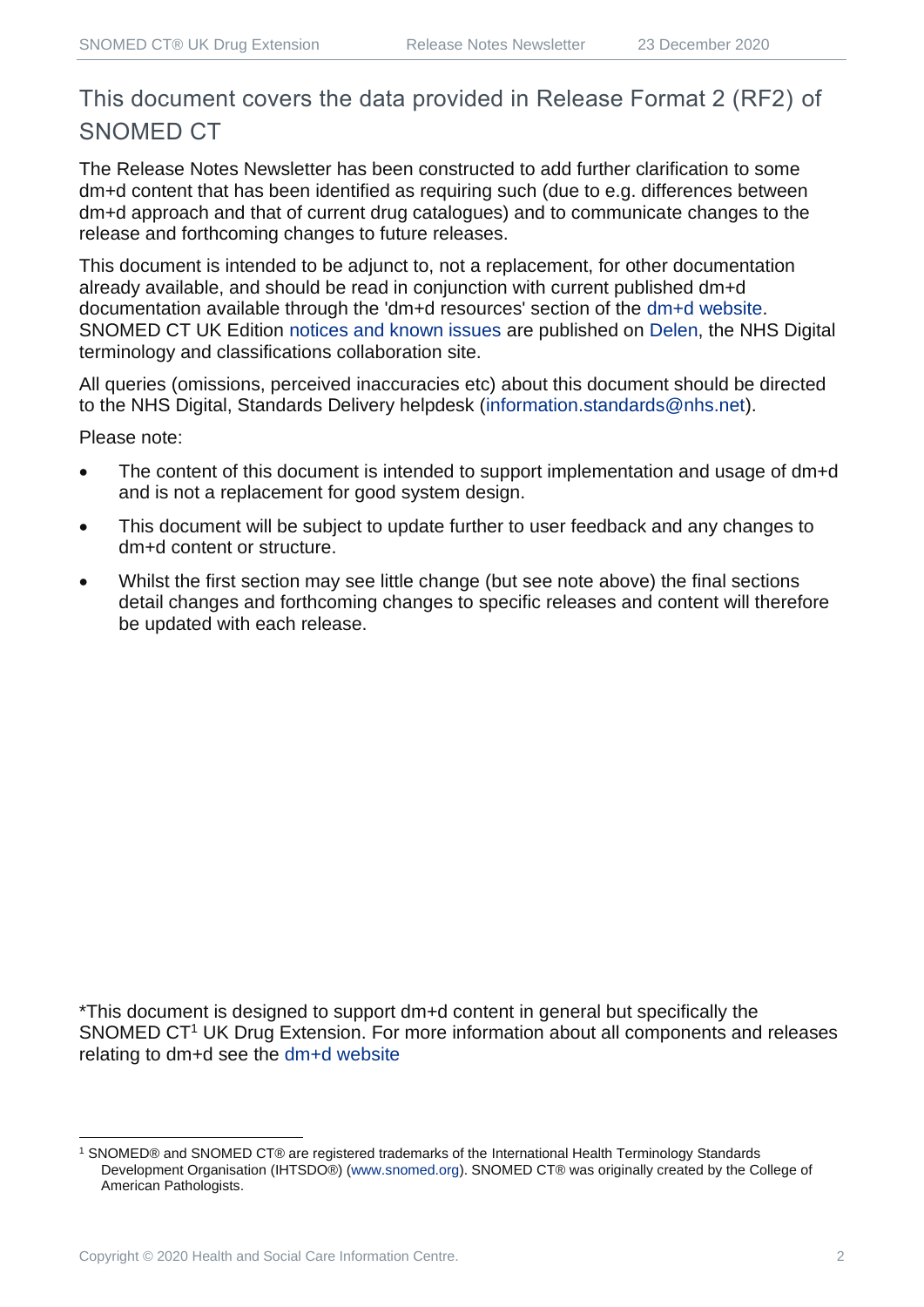## COPYRIGHT

- This material includes SNOMED Clinical Terms® (SNOMED CT®) which is used by permission of the International Health Terminology Standards Development Organisation (IHTSDO). All rights reserved. SNOMED CT®, was originally created by The College of American Pathologists. "SNOMED" and "SNOMED CT" are registered trademarks of the IHTSDO.
- The NHS Dictionary of Medicines and Devices (dm+d) has been developed and is delivered through a partnership between the Health and Social Care Information Centre [\(digital.nhs.uk\)](https://digital.nhs.uk/) and the NHS Business Services Authority [\(https://www.nhsbsa.nhs.uk/nhs-prescription-services\)](https://www.nhsbsa.nhs.uk/nhs-prescription-services)

## DISCLAIMER

The Health and Social Care Information Centre<sup>2</sup> (HSCIC) accepts no liability for loss of data or for indirect or consequential losses, which is not the result of the negligence of the HSCIC and liability for such losses is hereby expressly excluded.

No warranty is given by the HSCIC, the Department of Health and Social Care or the International Health Terminology Standards Development Organisation as to the accuracy and comprehensiveness of SNOMED CT. All conditions, warranties, terms and undertakings, express or implied, whether by statute, common law, trade practice, custom, course of dealing or otherwise (including without limitation as to quality, performance or fitness or suitability for purpose) in respect of SNOMED CT are hereby excluded to the fullest extent permissible by law.

<sup>&</sup>lt;sup>2</sup> The Health and Social Care Information Centre is a non-departmental body created by statute, also known as NHS Digital.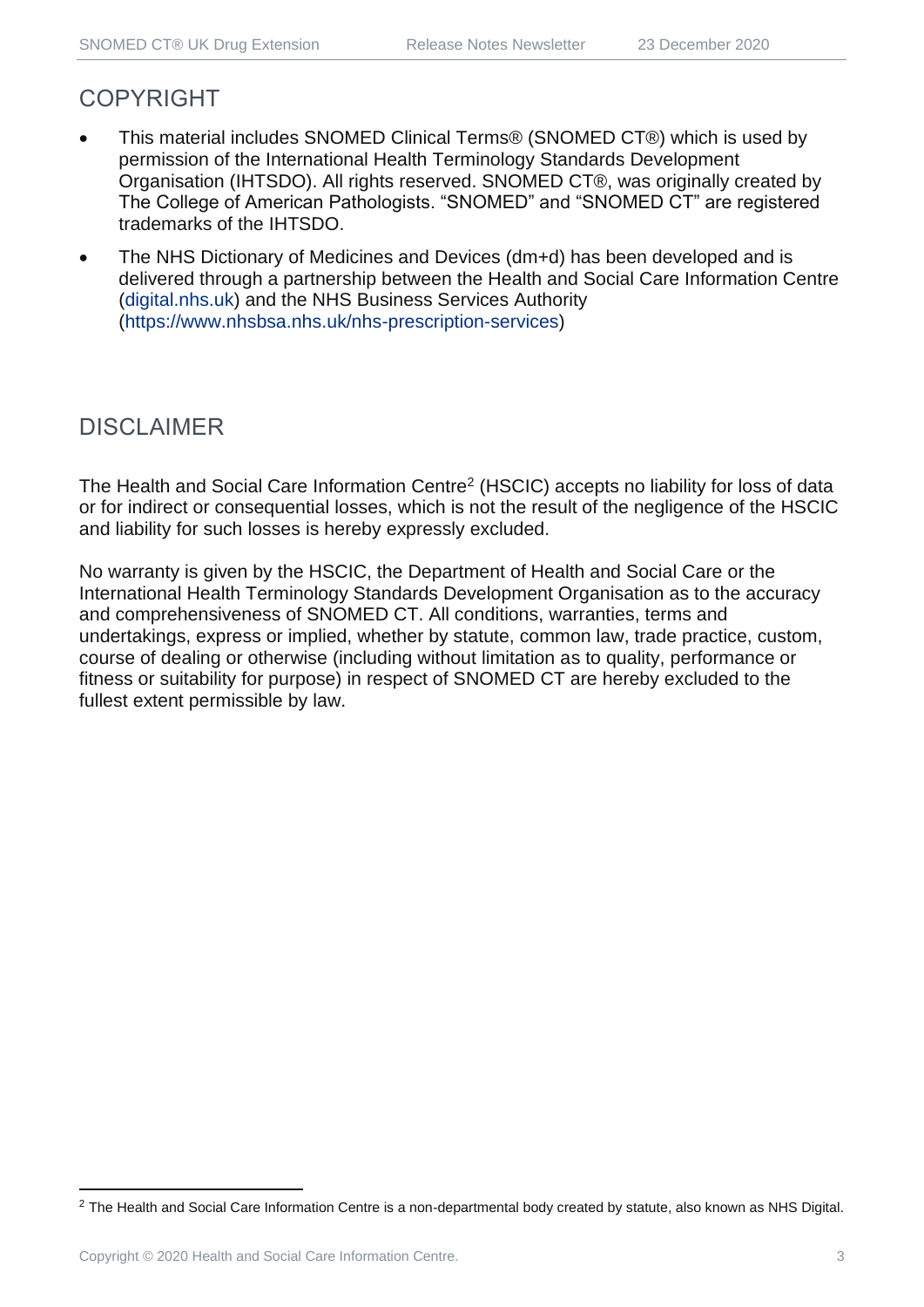## **1 Comments on current content:**

## **1.1 Dose forms**

With respect to Editorial Policy it is important to emphasise:

#### **1.1.1 Patches**

- Strength is usually expressed as the amount of 'active drug' (by weight) released over x hours (e.g. per hour or per 24 hours)
- The intended duration of usage of a patch is not identified at VMP or AMP level i.e. a transdermal estradiol patch releasing 50mcg/24hours would be represented by the same VMP whether it is intended for twice weekly usage or weekly usage
- No distinction is made to differentiate the type of drug reservoir utilised although this may be relevant in certain off-license indications.

## **1.1.2 Injections**

Due to the need to add more information to the dose form in dm+d injections are expressed as e.g. powder and solvent for injection etc rather than merely injection. However, the need to pick a dose form of this complexity may be prohibitive in secondary care prescribing where the prescriber merely wishes to prescribe an 'injection'.

Within the guidance for secondary care there is outlined the means for prescribers to prescribe at the more abstract level (injection). Please refer to the Secondary Care Implementation Guidance for details, in the 'Implementation Guidance' section of the [dm+d](https://www.nhsbsa.nhs.uk/pharmacies-gp-practices-and-appliance-contractors/dictionary-medicines-and-devices-dmd)  [website.](https://www.nhsbsa.nhs.uk/pharmacies-gp-practices-and-appliance-contractors/dictionary-medicines-and-devices-dmd)

#### **1.1.3 Injections for intraspinal use**

Injections licensed for intraspinal administration are not differentiated at VMP level in dm+d. In addition a number of products that may be given by this route are unlicensed specials. For prescriptions requiring a product to be given by these high risk routes it is necessary that the suitability of the product to be administered is confirmed at the point of dispensing and/or administration.

## **1.1.4 Alcoholic vs aqueous gels**

The base used in cutaneous products is not identified at VMP level in dm+d. This may mean that in order to specify a patients requirements more specifically prescribing at AMP level is more appropriate.

For example:

• Benzoyl peroxide 5% gel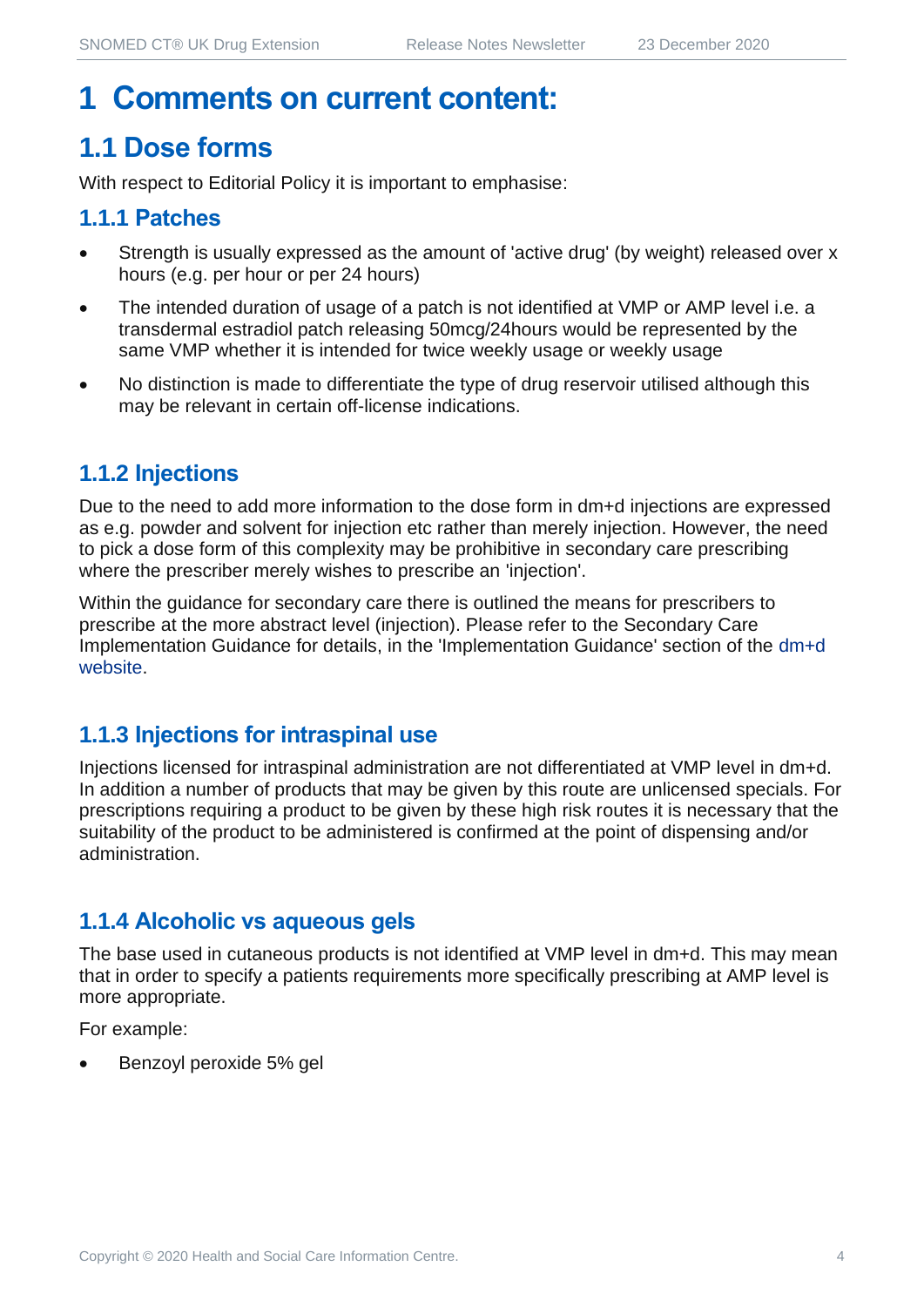## **1.2 Editorial Policy**

#### **1.2.1 Preservative Free**

The preservative free flag is used to denote the absence of preservative in preservative free *eye drops* only.

Please note:

- the setting of this flag only confirms that preservative is absent from the VMP; a null value does not necessarily indicate that it is present
- **The flag is not applied to any other dose form** i.e. intra-spinal injections are not distinguished (see note above).

## **1.2.2 Route of administration**

Information on route of administration is provided at VMP level. The information is only provided as a support for decision support and not intended to inform clinicians on usage.

At VMP level routes are merely a superset of the linked AMP licensed routes.

## **1.2.3 Inclusion of Unit of Measure at VMP**

Semantic normal form patterns for VMP descriptions in dm+d follow the pattern:

**Name Strength** Modification(s) **Form Unit dose** xxx-free(s)

Following this pattern would mean for tablets, capsules etc full description would be:

Atenolol 25mg tablets 1 tablet

To retain these full descriptions would make the descriptions unsuitable for use in a human interface. Therefore the unit dose is left implied (Atenolol 25mg tablets).

There are instances however where the form is insufficiently precise to describe the product and therefore the unit dose is included in the name. These instances include:

The form injection does not fully describe a product therefore the name is qualified with the unit dose form for example: ampoules, vials, pre-filled syringes etc.

E.g. Furosemide 50mg/5ml solution for injection ampoules.

• Other unit dose examples include: Budesonide 250micrograms/ml nebuliser liquid 2ml unit dose vials, Carbenoxalone 1% granules 2g sachets, Benorilate 2g granules sachets.

*See dm+d Editorial Policy for full examples and exceptions to this rule.*

## **1.2.4 The use of Fully Specified Names and Preferred Terms**

The semantic representation of concepts in dm+d (the dm+d name and dm+d description) may be updated in line with changes to dm+d Editorial Policy, changes to the product name itself or to supplier names. Within the SNOMED CT UK Drug Extension the current dm+d derived description for the core concept classes of VTM, VMP, VMPP, AMP and AMPP becomes the Preferred Term so a change to the dm+d terms would cause the Preferred Term to be updated.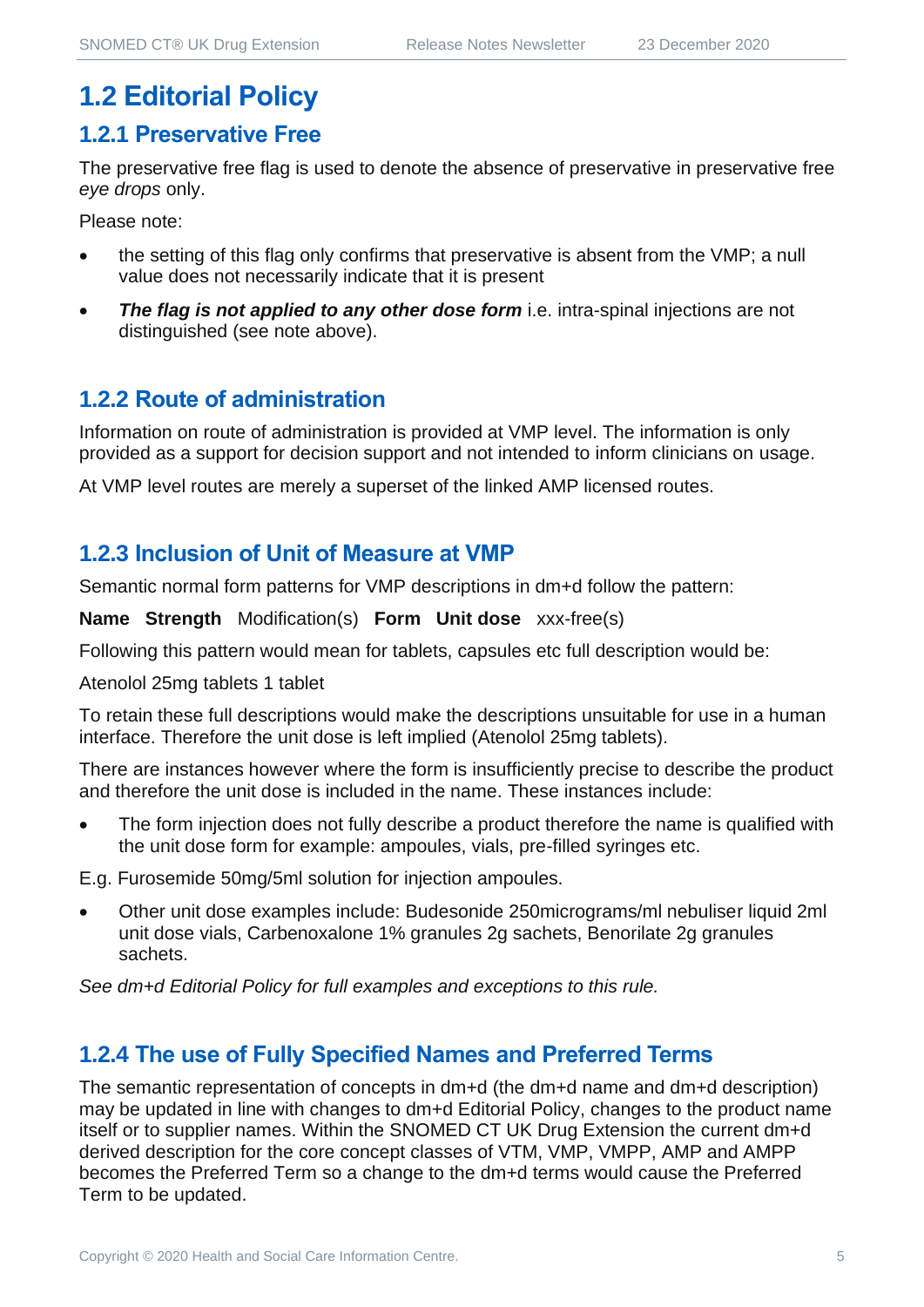Fully Specified Names in SNOMED CT will generally remain unchanged<sup>3</sup>. The differences in Editorial policies between SNOMED CT and dm+d mean that there will be instances where there is a mismatch between the Preferred Term and the Fully Specified Name.

#### **1.2.5 Mechanisms for specifying Descriptions for use in the UK Edition of SNOMED CT- Realm Language Refsets**

A combination of factors such as professional preference, clinical safety & data schema conformance require the use of some supplementary mechanism for Specifying SNOMED CT Descriptions applicable to the UK Edition of SNOMED CT.

From the October 2011 UK Edition, in RF1 an NHS Realm Description Subset was published. With the deprecation of RF1 this is replaced by the National Health Service realm language reference set published in two parts. The "Pharmacy part" as published in the SNOMED CT UK Drug extension and its 'Clinical part' partner in the UK Extension. Together these two encompass the entire SNOMED CT description content and identifies the preferred term to be used in the NHS realm for all SNOMED CT concepts.

In RF2 the refset can be found in the location Refset\Language. National Health Service realm language reference set (pharmacy part) refset ID 999000691000001104

National Health Service realm language reference set (clinical part) refset ID 999001261000000100

## **1.2.6 Concept Status in dm+d vs Concept status in SNOMED CT**

Where concepts are created in dm+d and an identifier from the SNOMED CT International Release is not available at that time a SNOMED CT UK Drug Extension identifier is allocated. This is released in the dm+d XML data.

When the dm+d concepts are subsequently used to create the SNOMED CT UK Drug Extension it may be that the dm+d derived concept is determined to be a duplicate of a concept now available in the SNOMED CT International Release. In these instances the dm+d derived concept is given a retired status with a relationship to the SNOMED CT International Release concept. In the XML data the dm+d derived concept may remain valid with its original identifier for some time.

There may be instances where a SNOMED CT identifier from the International Release has been allocated to a concept within dm+d and this is subsequently discovered to be inappropriate for the dm+d concept. In this instance the SNOMED CT identifier from the International Release will appear in the dm+d XML format data as a previous identifier. These identifiers from the International Release will appear in the SNOMED CT UK Drug Extension with a status of current.

<sup>3</sup> From the SNOMED CT Technical Reference Guide for the FullySpecifiedName:

Changes in presentation such as changed capitalization, punctuation, spelling or revision due to changes in agreed presentation style are permitted as long as they do not change the specified meaning of the Concept. Some changes to the semantic type shown in parentheses at the end of the FullySpecifiedName may also be considered minor changes if the change in hierarchy does not alter the Concept's meaning.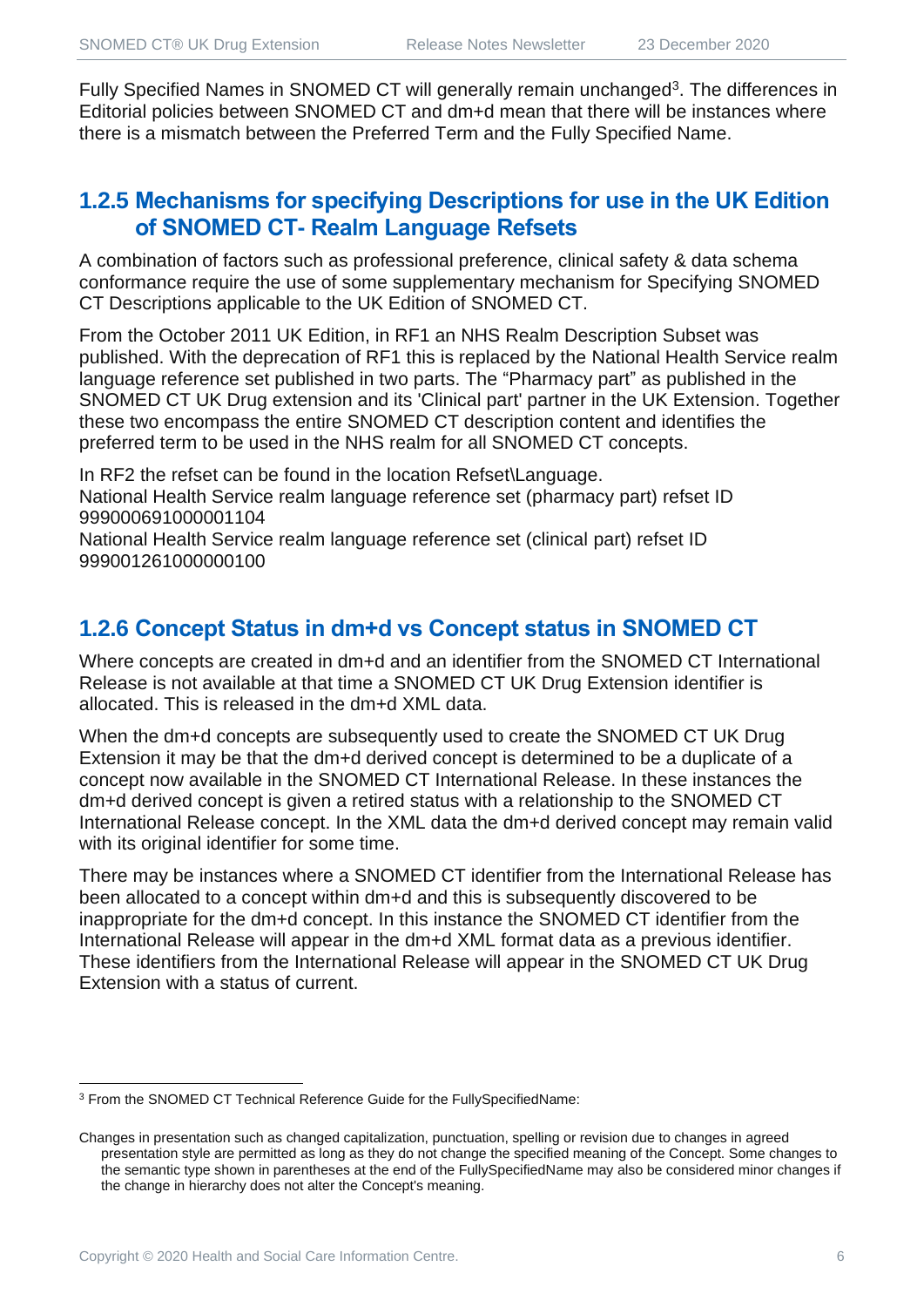## **1.3 Specific Products**

#### **1.3.1 Morphine and Tramadol modified release products**

Because there are no pharmacopoeial standards for oral modified release preparations 12 and 24 hour modified release morphine products are not distinguished at VMP level in dm+d. The same applies to the modified release tramadol products.

Two subsets are provided with the SNOMED CT release distinguishing related AMPs according to current licensed indications. For products where licensed indications are not available, for example, where wholesalers may provide products from several manufacturers and SPCs are not available these products will not be included in the 12 and 24 hour modified release subsets.

Explanation of how these subsets can be utilised within a prescribing framework can be found in the Secondary Care Implementation Guidance, in the 'Implementation Guidance' section of the [dm+d website.](https://www.nhsbsa.nhs.uk/pharmacies-gp-practices-and-appliance-contractors/dictionary-medicines-and-devices-dmd)

## **1.3.2 Valproic acid vs valproate semisodium**

We have taken advice and clinically the active moiety for these products is the same and so they are not differentiated at VMP level. The two brands available have different indications so it may be necessary for the prescriber to specify the brand required to ensure they are prescribing within the details of the product license.

This may be an issue for other products such as cyproterone acetate where two brands exist with different indications for use.

## **1.3.3 Concentrate and 'High Strength' Morphine and Methadone**

dm+d does not identify concentrate or 'high strength' morphine or methadone products as such in the VMP term. Consideration should be given to how these products are displayed in picking lists to reduce the risk of mis-selection where multiple strengths are available.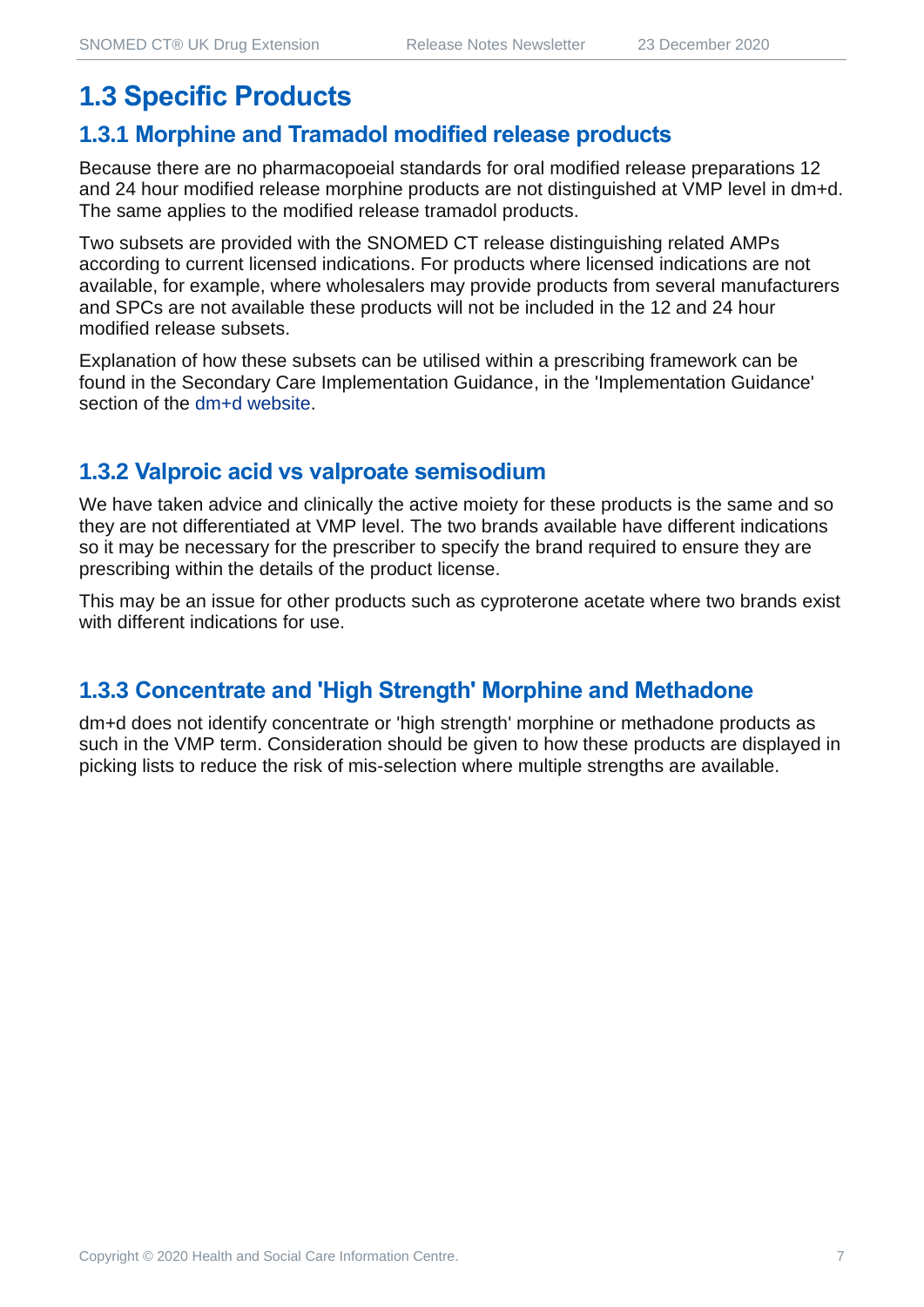## **1.4 Other Information**

## **1.4.1 Duplicated SNOMED IDs**

It is a basic principle of terminology that concept identifiers should not be reused. Due to a process error in 2006 a small number of SNOMED IDs were issued twice in dm+d. The concepts bearing these duplicated identifiers have all been invalidated and license holders were notified at the time. However it is recognised that since that time a number of new licenses have been issued and so a list of the duplicated identifiers and the terms is provided here for information.

| ID                                   | dmd_name                                                                                               | conceptType |
|--------------------------------------|--------------------------------------------------------------------------------------------------------|-------------|
| 9854411000001103                     | Smartflow drainable night drainage bag NB2 2litre, AMPP<br>120cm tube (Manfred Sauer UK Ltd) 10 device |             |
|                                      | 9854411000001103 Medium chain triglycerides - invalid                                                  | VTM         |
|                                      | 9854511000001104 Calcium + Magnesium                                                                   | VTM         |
|                                      | 9854511000001104 Gel-X tablets (Oakmed Ltd)                                                            | AMP         |
|                                      | 9854611000001100 Ostomy discharge solidifying agents 140 tablet                                        | <b>VMPP</b> |
| 9854611000001100   Ichthammol + Zinc |                                                                                                        | VTM         |
|                                      | 9854711000001109 Gel-X tablets (Oakmed Ltd) 140 tablet                                                 | AMPP        |
|                                      | 9854711000001109 Amiloride + Cyclopenthiazide - invalid                                                | VTM         |
| 9854911000001106                     | Meglumine amidotrizoate + Sodium amidotrizoate<br>- invalid                                            | <b>VTM</b>  |
|                                      | 9854911000001106  International normalised ratio testing strips 24 strip VMPP                          |             |

## **1.4.2 Subset Information**

Information relating to the scope and status of subsets contained in the SNOMED CT UK Drug Extension can now be found at the [Data Dictionary for Care \(DD4C\).](https://dd4c.digital.nhs.uk/dd4c/)

## **1.4.3 RF2 module dependency**

Several back-dated changes were made to the module dependency reference set (900000000000534007) in the release of 1 April 2017.

Modules effective as at 2016-12-07 and 2017-01-04 that are stated incorrectly as being dependent on modules effective as at 2016-01-31 or 2016-04-01 have had those target effective times corrected to 2016-07-31 or 2016-10-01 respectively.

For effective times 2006-05-01 onwards, dates representing the dependency of the SNOMED CT United Kingdom Edition reference set module (999000031000000106) on the SNOMED CT United Kingdom drug extension module (999000011000001104) have been updated to align with the dates representing the dependency of the SNOMED CT United Kingdom Edition module (999000041000000102) on the SNOMED CT United Kingdom drug extension module (999000011000001104).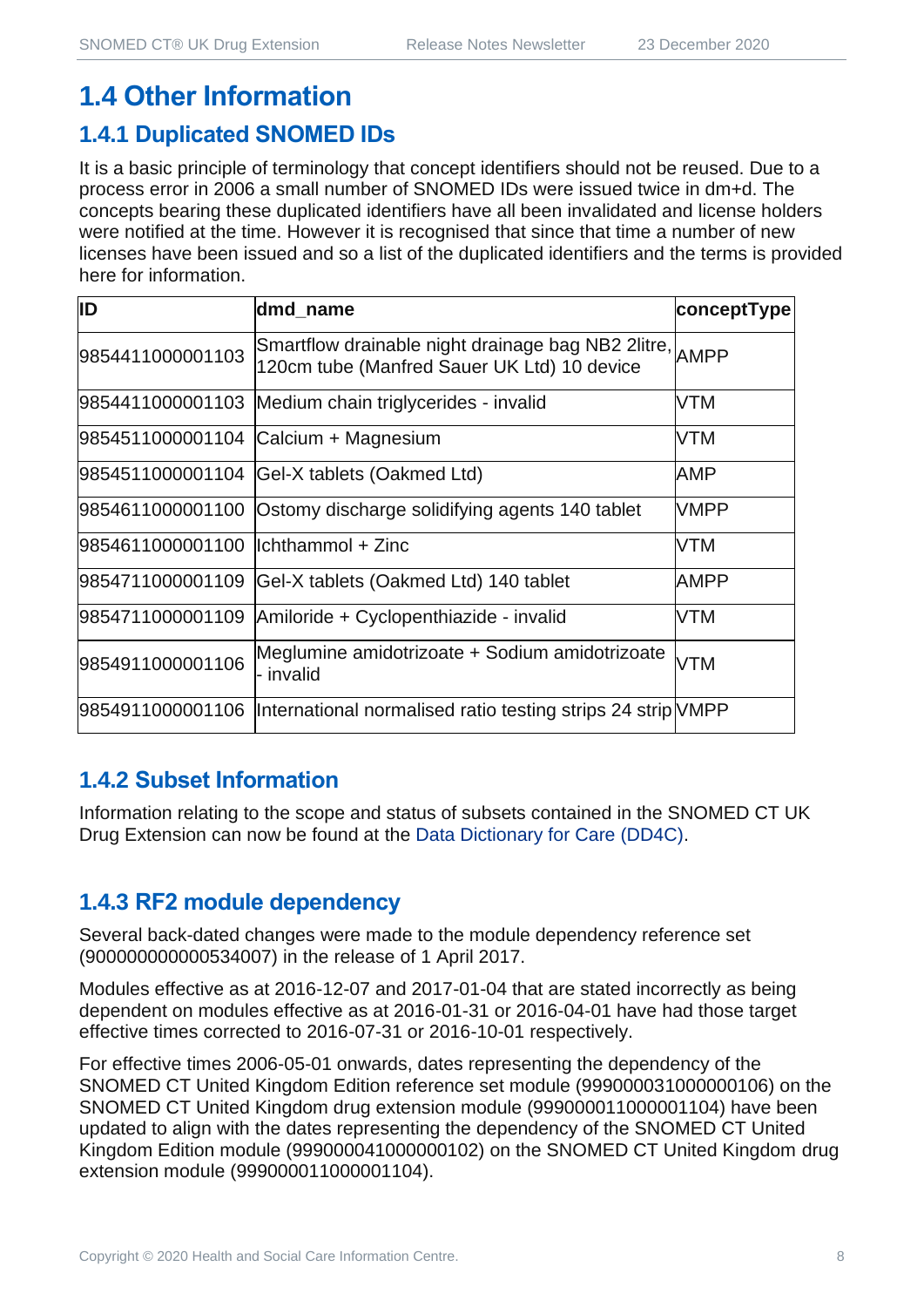For effective times before 2011-04-01, dates representing dependency on the SNOMED CT model component module (900000000000012004) have been updated to align with the single effective date (2002-01-31) of the model component module which remained unchanged during that period.

For effective times before 2004-01-31, in the release of 1 April 2017, dependencies were exhaustively represented. These included the missing immediate dependencies of the SNOMED CT United Kingdom drug extension module (999000011000001104) and of the SNOMED CT United Kingdom drug extension reference set module (999000021000001108) during that period. In the release of 1 April 2018, all dependency entries effective before 2004-01-31 were removed to reflect the SNOMED CT United Kingdom Edition baseline effective time of 2004-01-31.

## **1.4.4 RF2 association references**

In the release of 21 March 2018, references in the WAS A association reference set (900000000000528000) to an unreleased component (reference effective as at 2015-04-02 and inactivated 2015-04-29) were removed.

In the release of 1 April 2018, references in the MOVED FROM association reference set (900000000000525002) effective as at 2010-03-10, but with a target component effective from 2010-04-01, have had the effective time corrected to 2010-04-01.

In the release of 4 September 2019, NHS Digital released a new dm+d specific association reference set:

• 10991000001109|NHS dictionary of medicines and devices association type reference set|

This refset provides a link between Inactive SNOMED CT concepts that are still in use in dm+d and their Active replacement in the SNOMED CT UK drug Extension release.

## **1.4.5 NHS dm+d (dictionary of medicines and devices) realm language reference set**

In the 29.1.0 15-Apr-2020 release NHS Digital set every member of the NHS dm+d realm language reference set as Inactive.

In October 2019 NHS Digital stated it was their intent to withdraw the NHS dm+d (dictionary of medicines and devices) realm language reference set in April 2020:

• 999000671000001103 |National Health Service dictionary of medicines and devices realm language reference set (foundation metadata concept)|

The NHS dm+d realm language reference set has now been fully superseded by the NHS realm language reference set (pharmacy part):

• 999000691000001104 |National Health Service realm language reference set (pharmacy part) (foundation metadata concept)|

The metadata concept for the NHS dm+d realm language refset remains Active with all members of the refset set as Inactive. The metadata concept will be Inactivated in a future release.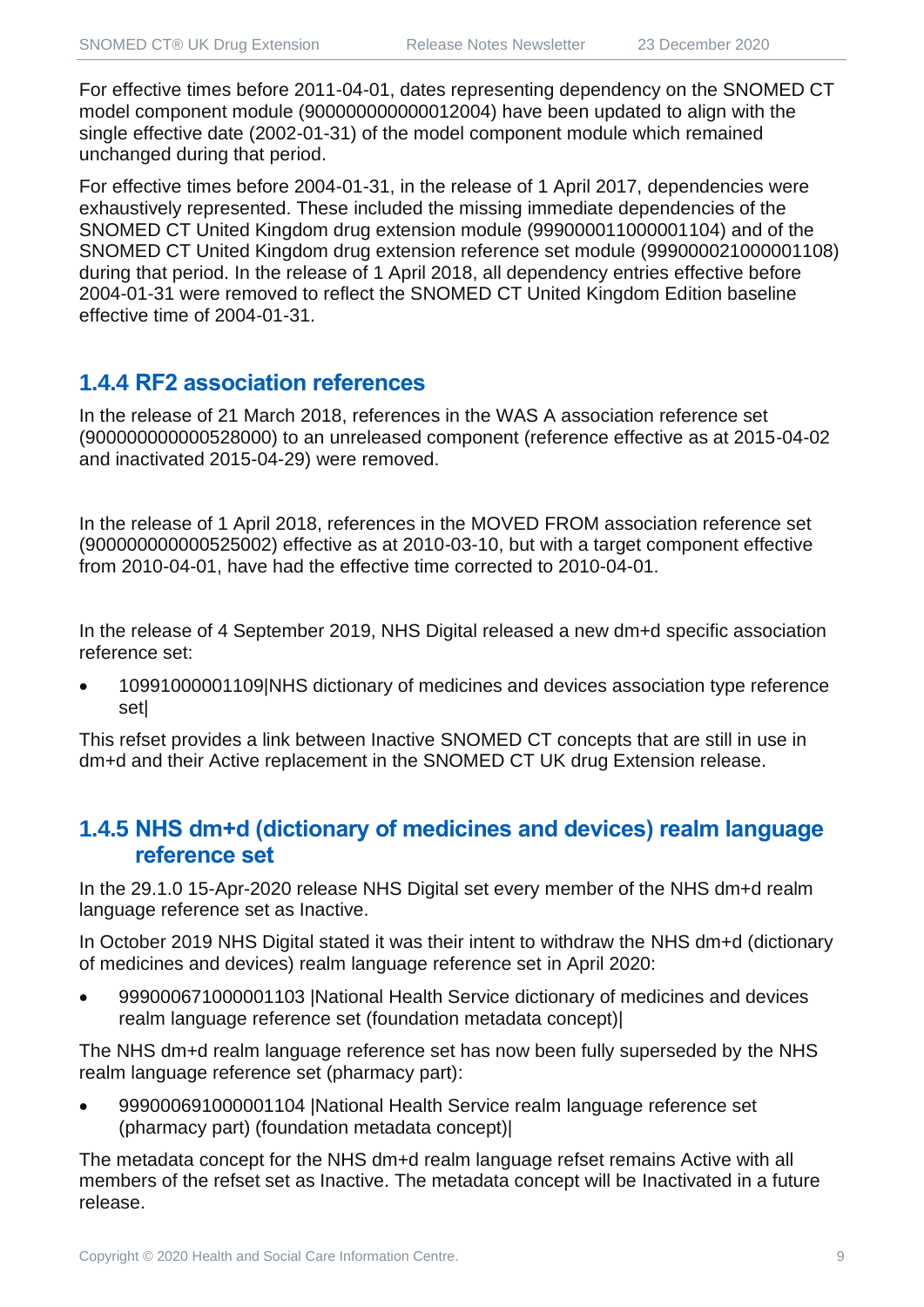## **1.5 Work in Progress**

## **1.5.1 Medical Devices Dictionary (MDD)**

Work is in progress on expanding the population of medical devices in dm+d.

Currently only those devices reimbursable in Primary Care (appliances) are routinely populated in MDD. Work on the MDD will potentially impact on these appliances with respect to more appliances being described at VMP level and some change in textual descriptions.

More information will be provided as it comes available.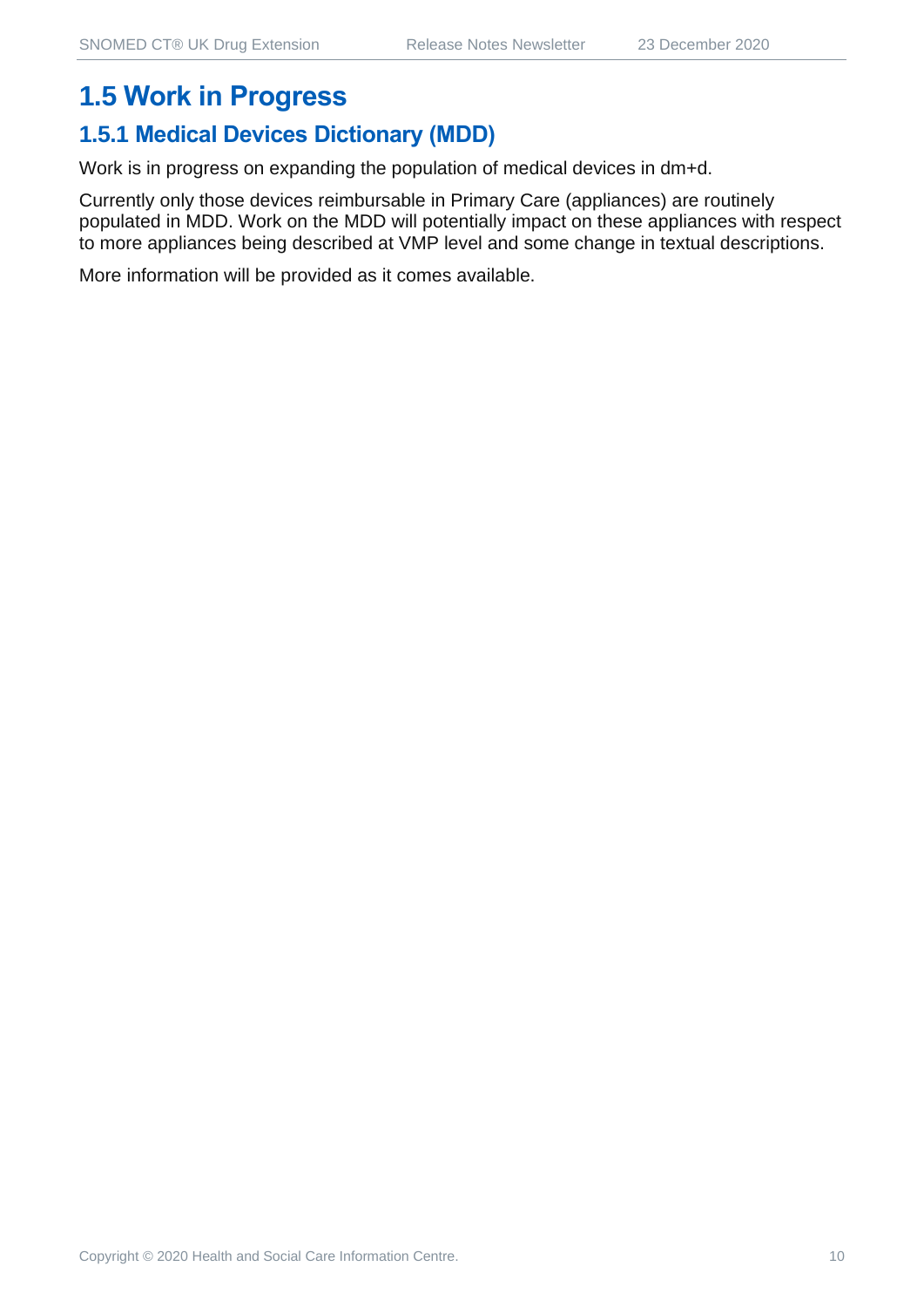#### **Items of note for the 23 December 2020 SNOMED CT UK Drug Extension Release 31.2.0**

The 23 December 2020 release of the SNOMED CT UK Drug Extension includes dm+d weekly data from TRUD release NHSBSA\_12.1.0\_20201214000001. Please see the NHSBSA dm+d sub-pack on the TRUD website [NHS Dictionary of Medicines and Devices](https://isd.digital.nhs.uk/trud3/user/guest/group/0/pack/6)  [sub-packs page](https://isd.digital.nhs.uk/trud3/user/guest/group/0/pack/6) for further information on extract and distribution dates.

SNOMED CT UK Drug Extension data is published on a four weekly cycle (plus two interim releases to synchronise with the biannual SNOMED CT UK Editions) within the NHS SNOMED sub-pack on the TRUD website [SNOMED CT UK Edition sub-packs page.](https://isd.digital.nhs.uk/trud3/user/guest/group/0/pack/26)

The refset files are supplied as part of the SNOMED CT UK Drug Extension and are updated and released in the same sub-pack.

#### *The UK Drug Extension documentation is now only available via [Delen](https://hscic.kahootz.com/connect.ti/t_c_home/view?objectId=14540272).*

*The UK Drug Bonus files (ePrescribing and dm+d Parsed files) are currently available on both [Delen](https://hscic.kahootz.com/connect.ti/t_c_home/view?objectId=14540272) and [TRUD.](https://isd.digital.nhs.uk/trud3/user/guest/group/0/pack/8/subpack/639/releases) From October 2020 we intend to publish the UK Drug Bonus files on TRUD only. If you have any comments or questions on this please contact us at [information.standards@nhs.net](mailto:information.standards@nhs.net)*

This release 31.2.0 of NHS SNOMED CT UK Drug Extension (23 December 2020) is synchronous with the 25 November 2020 (released 02 December 2020) SNOMED CT UK Edition.

#### **Change to update frequency of ePrescribing Excel and XML files**

The ePrescribing Excel and XML files are published to support the ePrescribing reference set files and can be used to assist implementation of electronic prescribing. Previously all 7 ePrescribing files (4 Excel files and 3 XML files) were updated with every UK Drug Extension release, even if no changes were made to the content.

The following files will only be updated if required:

UK\_SNOMED\_CT\_Medication\_Types\_Spec\_Data\_Specifications\_20201028.xls UK\_SNOMED\_CT\_Medication\_Types\_Spec\_Data\_Specifications\_20201028.xml

The following file will be reviewed against each new SNOMED CT International release but will not be updated between international uplift releases:

UK\_SNOMED\_CT\_Routes\_Requiring\_Qualification\_20201028.xls

The following files will continue to be updated with each SNOMED CT UK Drug Extension release:

UK\_SNOMED\_CT\_Marked\_Modifiers\_20201028.xls UK\_SNOMED\_CT\_Marked\_Modifiers\_20201028.xml UK\_SNOMED\_CT\_Medication\_Types\_Spec\_Form\_Route\_Combinations\_20201028.xls UK\_SNOMED\_CT\_Medication\_Types\_Form\_Route\_Pairs\_20201028.xml

#### dm+d guidance documents

An updated version of the dm+d Implementation Guide (Primary Care) (v2.0) has been published on the NHS Digital [Delen](https://hscic.kahootz.com/connect.ti/t_c_home/view?objectId=16878800) website. The updated guide includes additional information on how to identify 'Wholesaler items' and general updates to bring it in line with the [dm+d Editorial Policy R2 v3.5 July 2020.](https://www.nhsbsa.nhs.uk/sites/default/files/2020-07/Editorial%20Policy%20R2%20v3.5%20July%202020.pdf) Two new documents entitled "dm+d Frequently Asked Questions (FAQ)" and "Secondary Care Guidance on Mapping to 'Specials' in dm+d" are also available on the same website.

Copyright © 2020 Health and Social Care Information Centre. 11 11